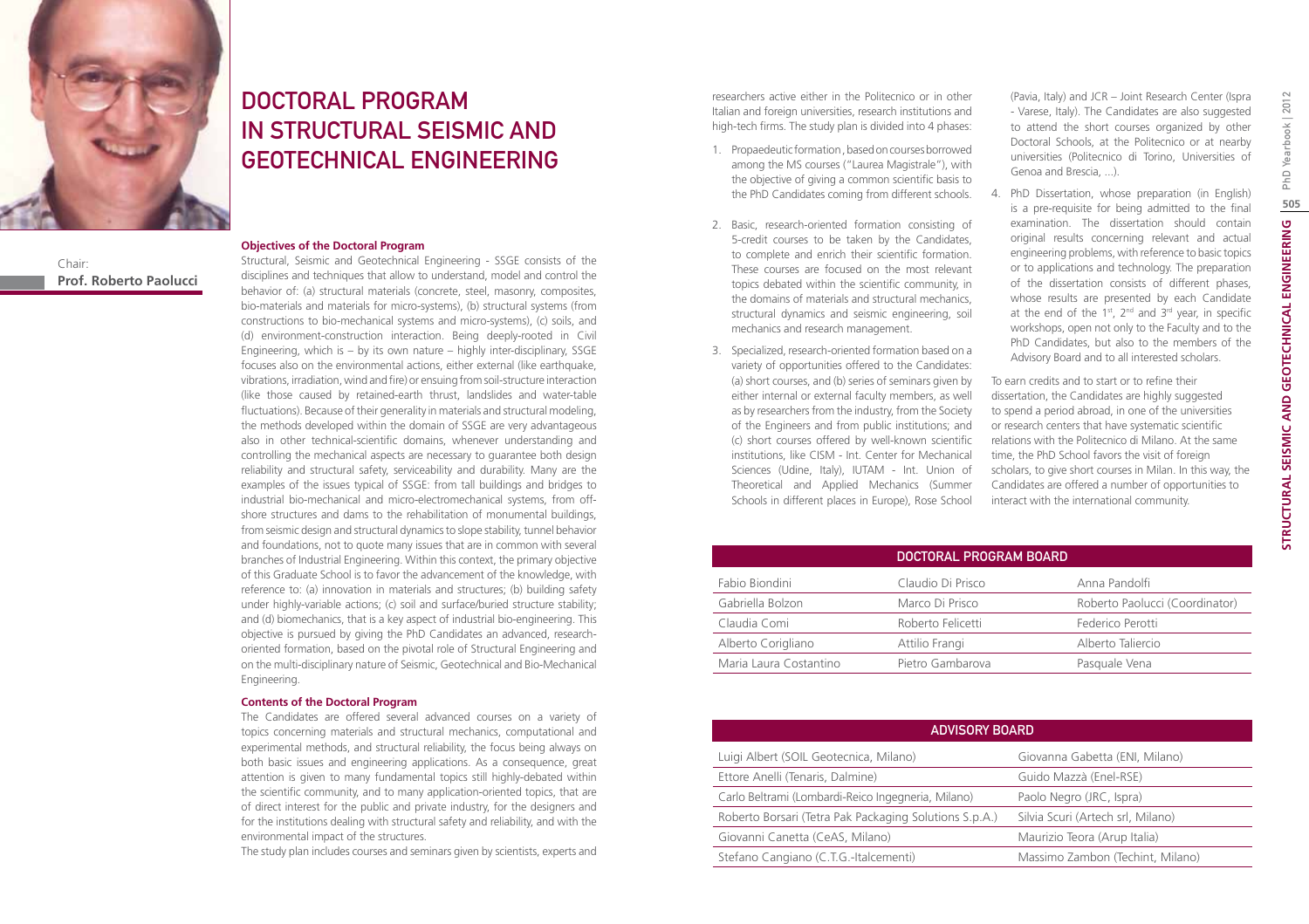# FINITE ELEMENT MODELING OF THERMAL induced fracture propagation in brittle materials

#### **Giovanna Bucci**

The direction of propagation of a crack and in particular the stability of straight propagation are fundamental problems of fracture mechanics not yet fully understood. One of the obstacles to this understanding is represented by the difficulty to perform well-controlled experiments.

Multiple simple tests ([Yuse&Sano 1993], [Ronsin et al. 1995]) have showed that a crack traveling in a thin glass plate with a thermal stress field undergoes a reproducible propagation due to sudden but controlled cooling shows drastic morphological changes depending on the values of the experimental parameters. The patterns observed can be grouped in four categories (see Fig. 1): i) no propagation, ii) straight propagation, iii) crack oscillating with different possible amplitudes, iv) branching patterns of various complexity.

The present work aims to derive the instability of the straight crack propagation as an outcome of the numerical analysis, not requiring the formulation of an analytical kinking criterion and severe approximation of the problem.

The thermo-mechanical problem is solved by a finite element code, in a two-dimensional



**1. Crack patterns recorded in [Yuse&Sano 1993, 1997]: a) straightpropagation; b) sinusoidal pattern; c) oscillating propagation in a large plate;d)oscillating crack pattern describing semicircles; e) two-branch crack withoscillation; f) pattern with multiple branches.**

sequence of instabilities. Fracture set and imposing a quasi-static approximation of the spatial evolving temperature profile. The fracture propagation in brittle materials and in quasistatic conditions is modeled with cohesive finite elements, in order to predict the crack pattern depending on the stress concentration at the crack tip. The main set of numerical by keeping constant material and geometry of the sample and varying the temperature gap ∆θ between hot and cold region form 150°C to 300°C and the immersion speed V from 0.0001mm/s to 0.01mm/s, in order to investigate the dependence of the results on these two parameters. From the resulting fracture patterns (see Fig. 2) it is possible to deduce that the non-linear kinematics description of the system and the cohesive

experiments has been performed paths. Confirming experimental elements regulating the failure at the element interfaces have been able to capture oscillating and branched patterns. The computational cost for a large number of analysis has imposed a limit on the mesh size; despite of that the crack grows trying to respect the symmetry respect to the vertical central axis, while following non-trivial observation, for a fixed velocity, the wave length in the oscillation increase with the temperature gap. For ∆θ = 350°C the fracture patters are characterized by higher instability, most of them have an initial oscillating path. The fracture splits then into two branches, which propagate in almost straight and symmetrical directions. For ∆θ = 150°C,  $Δθ = 175°C$  the crack grows straight. The transition threshold is localized in the interval ∆θ = 175 − 200°C. the two relevant



**2. Fracture patterns resulting from numerical tests imposing ∆θ and V varying in the range 200 − 350°C and 0.0001 − 0.01mm/s respectively. The immersion velocity grows from left to right in each of the four sets of images.**



**3. Fracture patterns resulting from numerical tests performed with arefined mesh.**

geometric dimensions are the

The strain energy stored into the material, in function of the severity of the thermal gradient and of the largeness of the plate, influences the fracture propagation as driving force. The to understand the peculiar energy dissipated in the damage process is proportional to the

plate length and the plate width. patterns and multiple branching crack path length, so that wavy allow the system to release higher quantities of energy respect to the straight fracture.

> The theory of bifurcation problems offers a framework instability associated with a quasi-static crack propagation.

The phenomena experimentally observed can be interpreted as an Hopf bifurcation of the solution of the equation of motion of the crack tip. The Hopf bifurcation refers to the development of periodic orbits ("self-oscillations") from a stable fixed point, as a parameter crosses a critical value. The drastic change in the crack morphology according to the experimental parameters is a clear manifestation of an instability phenomenon. Furthermore the arising of periodic stable solutions is evident in the oscillating patterns characterized by wavelength and amplitude depending on the test settings. It is possible to identify another threshold, which represents the limit of stability for the oscillating crack pattern and the appearance of branching. It delimits the transient from periodically stable to unstable solutions.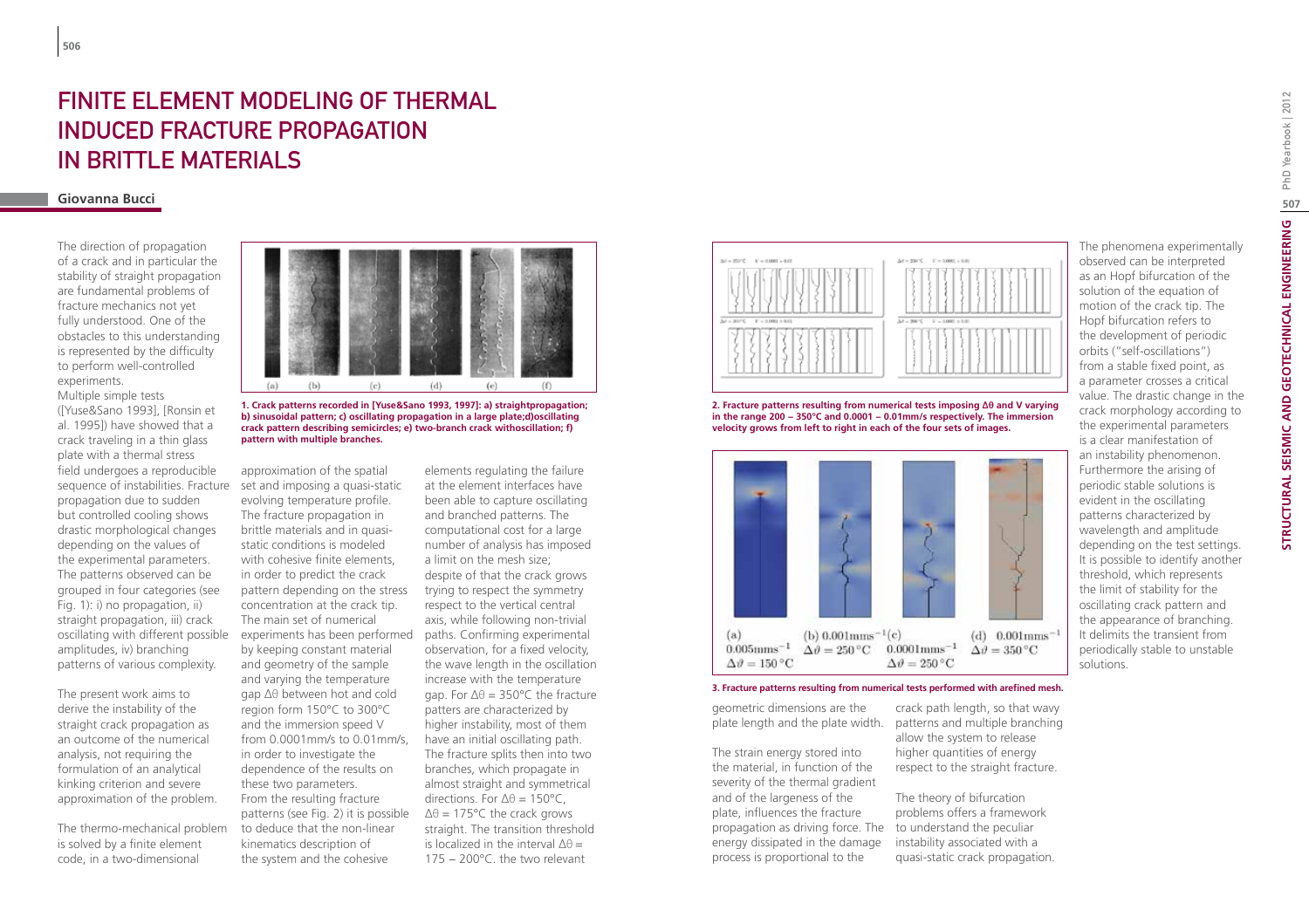# Dual estimation and reduced order modelling of damaging structures

### **Saeed Eftekhar**

The objective of the work presented in this thesis is to develop damage identification techniques for vibration based non-destructive damage identification of the structures. The emphasis is on the development of fast and robust recursive damage detection algorithms, in order to facilitate the task of online real-time continuous monitoring of civil structures, like e.g. residential buildings, bridges etc.. To this end, four Bayesian filters, namely the extended Kalman filter (EKF), the sigma-point Kalman filter (SPKF), the particle filter (PF) and a hybrid extended Kalman particle filter (EK-PF) are adopted to identify the structural system. To avoid shadowing effects of the structural system, performance of the filters is benchmarked by dual estimation of state and parameters of a single degrees-of-freedom structure featuring nonlinear behaviours: an exponential softening and a bilinear (linearsoftening, linear plastic and linear hardening) constitutive laws are studied. It will be seen that the EK-PF outperforms all the other filters studied here. It has to be underlined that, though Bayesian filters have been extensively studied in the automatic control field, their use in structural engineering is still to be investigated. The existing literature offers applications

of EKF and SPKF and PF to simplified, low dimensional models; however, to the best of our knowledge, the use of EK-PF has never been reported when dealing with a structural engineering problem. After the performance of the filters are benchmarked when dealing with a single degree-offreedom system, multi degreesof-freedom shear building structures are dealt with. In this regard EKF, for its computational efficiency and EK-PF, for its excellent performance dealing with single degree-of-freedom systems, are adopted. It will be shown that performance of EKF and EK-PF is similar when dealing with a two degreesof-freedom system; however, moving to three and four degrees-of-freedom structures, EK-PF outperforms the EKF in terms of the bias in the estimation. It is realized that, as the number of the degrees-offreedom increase, the adopted methods lose their accuracy in system identification and therefore, in damage detection. This problem is raised due to the high dimension of the parameter Within each time iteration, a space, i.e. by so-called curse of dimensionality. To cope with this issue, here we make recourse to reduced order modelling of the systems. As for the model order reduction technique, a method based on the proper orthogonal decomposition (POD) is adopted.

Such method makes use of POD to define a subspace in which main dynamic evolution of the system takes place; the vectors that span the POD subspace are called proper orthogonal modes (POMs). Once such a subspace is obtained, a projection method onto the POD subspace is used to reduce the order of the set of governing equations of the system, and then speed-up the calculations. Besides the speeding up the calculations, another striking property of the so-called POMs is that they are sensitive to changes in the system parameters, this property, is here exploited to identify the damage in the structure. The main contribution of the work presented in this thesis is the development of a recursive stochastic algorithm, by a synergy of dual estimation concept, POD-based order reduction and subspace update. The proposed methodology takes advantage of Bayesian filters (e.g. EKF and EK-PF) for dual estimation of state and parameters of a reduced order model of a time-varying system. Kalman filter is used to update the subspace spanned by the POMs of the structure. The efficiency and effectiveness of the algorithm is verified via pseudo-experimental tests, carried out on a ten-storey shear building. It is shown that the

procedure successfully identifies the state, the model parameters (i.e. the components of the reduced stiffness matrix of the structure) and relevant POMs of the reduced model. Unbiased estimates furnished by the algorithm permits the health monitoring of the structure.



**1. Schematic view of a shear type of the building which is excited by a harmonic force at the top floor: time history of estimation of the reduced stiffness and the proper orthogonal mode of a single degrees of freedom reduced model are shown to be estimated un-biasedly**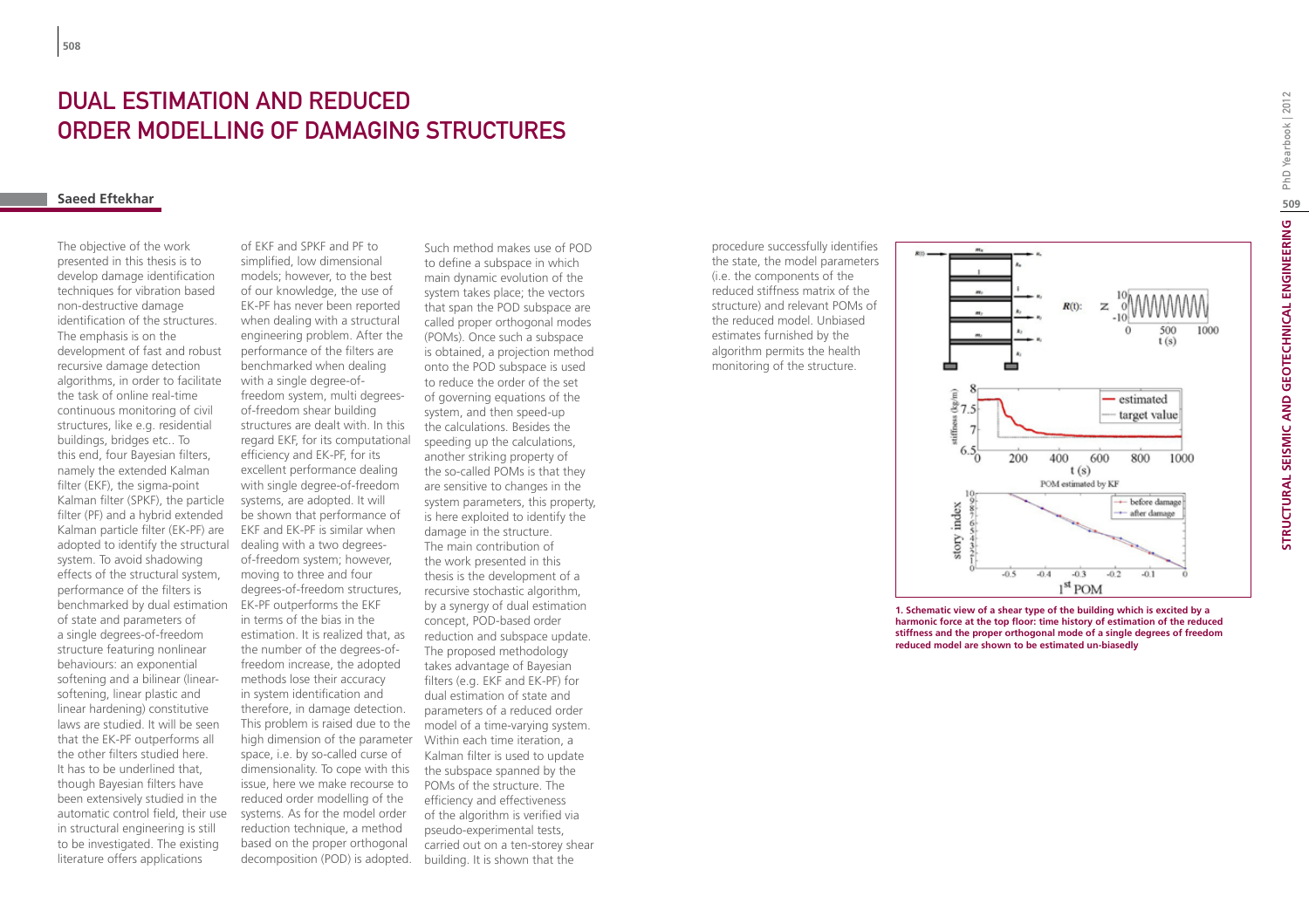# NEAR-FIELD EARTHQUAKE GROUND MOTION ROTATIONS AND RELEVANCE ON CIVIL ENGINEERING STRUCTURES

### **Roberto Guidotti**

#### **Introduction**

The growing interest in the study of rotational ground motions induced by earthquakes. explosions, and ambient vibrations has led in recent years to the development of an emerging field of inquiry, referred to as *Rotational Seismology*. The main idea of the rotational seismology is that for a complete and proper characterization of strong ground motions, measurements should be no longer limited to only the three components of translational motion, but should simultaneously include the three components of rotational motion, especially in the near field of an earthquake, where soil response influences ground motions in a complex way. Furthermore, accelerations recorded by translational sensors could themselves be affected by rotations and collecting translational and rotational information together can yield a substantial improvement in studies of velocity heterogeneity, source complexity, and media nonlinearity in strong ground motions. From a civil engineering perspective, the relevance for structures is still under debate by the scientific community and the notion that the rotational component of strong motion could contribute significantly to the overall structural response has only recently been





recognized, driven by a growing interest in performance-based design and structural health monitoring. In particular, in buildings, considering a vertical motion differing from point to point, the wave passage effect provides an overall rotation of the base of the structure, with an overturning motion, involving horizontal displacement of the centre of mass. To disregard this effect could result in underestimated interstory drift and, consequently, higher levels of damage than expected [Fig. 1]. Nevertheless, studies of recorded rotational strong ground motion are limited to a few examples and, consequently, the knowledge of the rotational wave field is still insufficient.

### **Methodology**

The goal of this work is to make a contribution to the study of rotational ground motion in

near-field region, referring to a realistic earthquake scenario, as with the  $M_w$  6.3 Christchurch, New Zealand, earthquake of 22 February 2011. The exceptionally high vertical acceleration recorded together with the widespread liquefaction. suggests that rotational motions could have played a significant role in the damage of the area, and especially in the Central Business District (CBD) of the city, characterized by a dense urban setting with closely spaced high rise buildings. Aiming to further understanding of the rotational wave field and its relation with the translational wave field, rotational ground motions are evaluated: i) semi-empirically, starting from measured translational records in closely-spaced arrays of stations, relying on the mathematical relation between the cross power spectrum and the power



**2. Modelled multi-scale wave propagation problem: from the regional scale (Canterbury Plains) up to the local scale (CBD of Christchurch).**

spectrum of rotation; and ii) numerically, considering the prediction of the variability of strong ground motion (translational and rotational) in near-fault conditions obtained through 3D models of the Canterbury Plains, testing their reliability by exploiting the availability of an unprecedented dataset of recorded near-fault strong ground motion.

#### **Discussion**

The relevance of the rotational strong ground motions is evaluated for a series of civil engineering structures: i) buried pipeline and lifeline networks; ii) tall wind towers; iii) high rise buildings; and iv) poundingprone compounds of buildings. In order to define a more accurate relationship between rotational and translational ground motion, more measured data are necessary, however the methods and the procedures adopted in this work, together

with the main results obtained, constitute a basis for future developments and further studies. In particular, the innovative non-conforming meshing approach, introduced in the modelling phase of the Christchurch CBD, allowing the contact between elements of different sizes in different sub-domains, lays the basis for a noticeable development of the numerical simulations. Reducing the overall number of elements, it lightens the computational burden of the problem and allows the study of the typically multi-scale wave propagation problem, from farfield to near-field regions, up to the evaluation of local Site-City interaction effect [Fig. 2]. That, in combination with the wave passage effect, could help to explain the observed variability of damage in apparently homogeneous areas. Notwithstanding their low probability, "Christchurch-

like" seismic events are not isolated cases. They constitute an important element in overall risk management approach, proving that, even if earthquake engineering and all the related research fields tackle efficiently the challenge of earthquake catastrophes, nonetheless the fragility of modern society is still quite high. How to work toward building an earthquake resilient society seems to be the next defiance. Furthermore, the major events of the last years dramatically reminded us that the reliable assessment of earthquake-induced damages and losses is a problem of paramount importance, leading us to further reflect on the way risk is presently addressed and about the role of numerical simulations in seismic hazard assessment studies.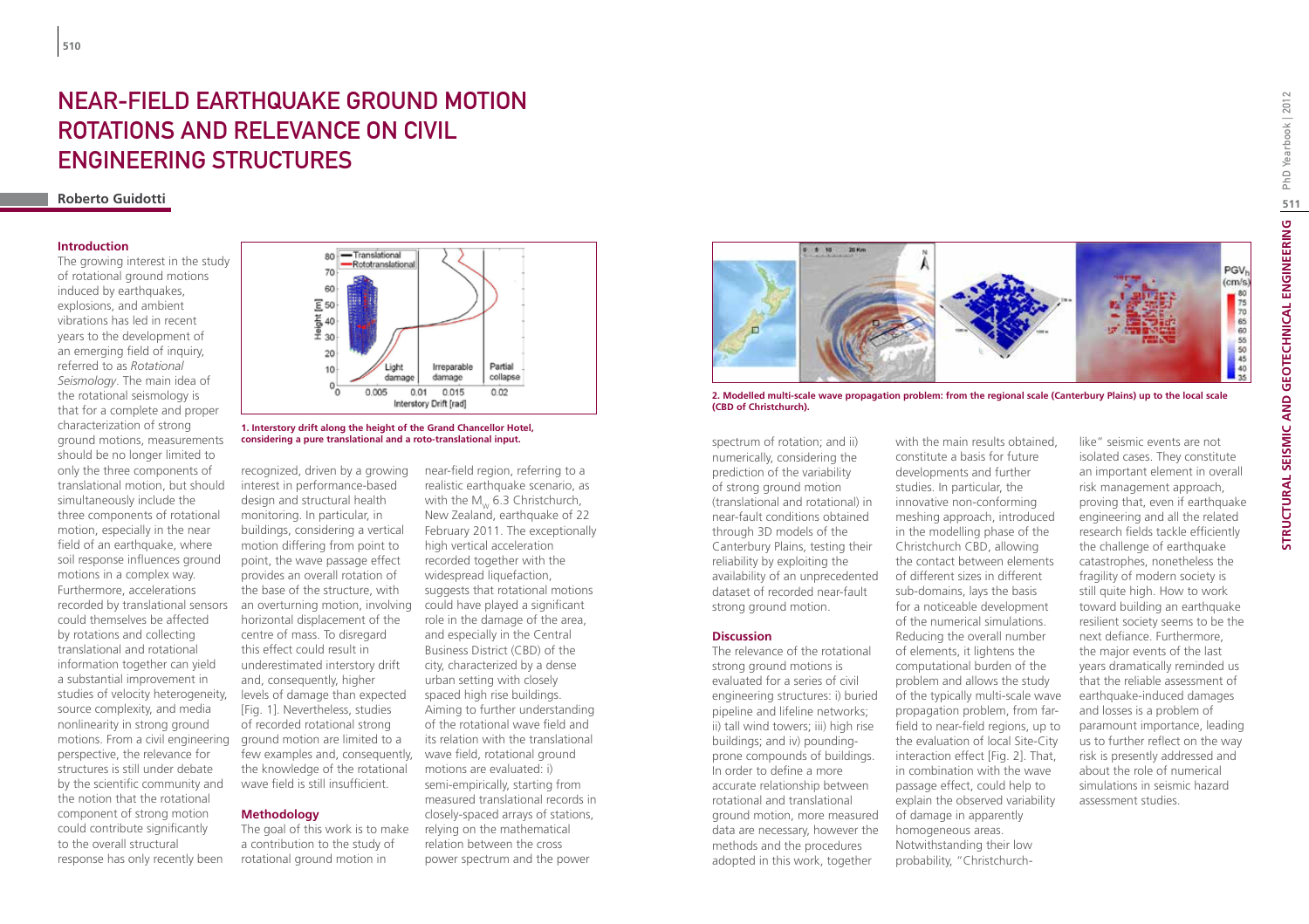## Modeling of degradation induced by alkali-silica reaction in concrete structures

### **Rossella Pignatelli**

The alkali-silica reaction (ASR) is a slow reaction occurring in concrete composed by certain type of aggregates containing amorphous silica and cement paste containing alkali. Commonly the reaction starts in the interfacial zones between the aggregates and the cement paste and forms an amorphous alkali-calcium-silica gel. In the presence of water the gel swells and causes expansion of concrete. After filling the initial concrete porosity, the gel starts exerting a pressure on the concrete matrix which can reach the value of the tensile strength of concrete, causing micro-cracking and, with time, macro-fissures.

The structural consequences can be very serious, as many dams and bridges built some decades ago demonstrate. The concrete cracking causes a decrease in the mechanical properties of the material and the presence of fissures makes the entrance of further aggressive agents easier. Indeed the presence of cracks not only permits water to enter in the structures with the formation of further gel, but also increases the possibility of other chemical and physical attacks.

Many experimental campaigns have been performed to assess the influence of environmental factors, such as temperature and humidity conditions, on

the ASR development and several mathematical models have been proposed to simulate the mechanical effects of ASR, following both microscopic and phenomenological approaches.

The main objective of the present work is to develop a phenomenological model to be used in large scale structural analysis in the presence of varying temperature and humidity conditions, accounting for the degradation induced by the ASR and the long term behavior of concrete. has been used to interpret the expansive behavior of the alkali-silica gel and to estimate the pressure that the gel exerts on the concrete skeleton surrounding the reactive site, starting from the data on the surface charge density measured on gel specimens from Furnas dam (Brazil). Two different models are proposed to describe the consequences of the gel

swelling, both in the framework of a general poromechanical approach: (i) a three-phase elasto-damage model for the description of the simultaneous influence of temperature and humidity on the alkali-silica reaction and of its structural consequences; (ii) a model founded on a more realistic microscopic scheme and based

on the coupling of two different damage variables, the chemical damage and the mechanical damage.

The electrical double-layer theory gradients are computed through The first model is the extension of existing models, intended to catch the effects induced by the alkali-silica reaction (ASR) when simultaneous gradients of temperature and humidity occur, due to changes in the boundary conditions. The quantity of water present in the structure is taken into account through the degree of saturation and the heat and moisture two independent diffusion analyses. In the framework of the theory of multi-phase porous materials, concrete is conceived as the superposition of three homogenized phases: the concrete skeleton, the gel produced by the chemical reaction and the water. The ASR kinetic is described by using an intrinsic time, expressed as a function of the latency time and the characteristic time, depending on both temperature and degree of saturation. A law describing the simultaneous effect of temperature and humidity on the kinetic of the reaction is proposed; it is based on the combination of the Arrhenius law for temperature with experimental data for moisture. Also the influence of moisture

on the final expansion is taken into account. The modeling of the mechanical behavior of the concrete skeleton is based on the damage theory, in order to assess the decrease of stiffness due to cracking caused by ASR. The model considers also the effects of long term shrinkage and creep effects. A two-phase formulation is also introduced as a particular case of the general three-phase formulation. This simplified approach is suggested by the evidence that, in concrete affected by ASR, the swelling of the alkali-silica gel in the presence of water is the overriding phenomenon, especially for the high humidity environmental conditions of the majority of the reactive concrete structures. Moreover the two-phase approach needs less material coefficients then the three-phase model. This is a relevant point because the experimental information available in literature does not permit to calibrate the accurately enough, especially those regarding the interaction between gel and water filling the concrete porosity. Both the three-phase and two-phase models have been validated with the experimental results on reactive concrete cylindrical specimens. Then the model has been employed for the structural finite element analysis of reactive plain and reinforced beams and of a concrete gravity dam affected by ASR. To compute the degradation effects of ASR on concrete structures when temperature and moisture gradients vary in time, the

mechanical analysis is preceded by the heat diffusion analysis, governed by Fourier law, and by the liquid moisture diffusion analysis. It is shown that the ASR deterioration is driven by the heat diffusion in massive structures while it is governed by both the heat and the moisture diffusion in slender structures, depending on the applied boundary conditions.

parameters necessary for a poro-model proposed in the literature, mechanics three-phase approach including the three-phase model The second model starts from both the analysis of X-ray images representing the damage induced by ASR and the values of the gel pressure obtained through the double-layer and attempts to connect the phenomenological approach of poromechanics with experimental information at the micro-scale. The model is based on the coupling of two isotropic damage internal variables, the chemical damage and the mechanical damage. This idea comes from the observation that in the poro-mechanics here proposed, good predictions of the expansion can only be obtained by assuming values for the gel pressure one order of magnitude higher then the values measured by mechanical tests or computed using the surface chemistry theories. This unrealistic behavior is due to the fact that in the framework of poro-mechanics all phases are homogenized and, hence, the deterioration of one phase, e.g. the concrete skeleton, is smeared homogeneously. A different behavior is observed in reactive concrete structures: there is a severe damage in the neighborhood of the

reactive sites while the overall mechanical properties reduction is limited. To obtain a more realistic modeling of ASR effects, a reference volume element composed by a pore filled with expanding gel and surrounded by concrete matrix is considered. The chemical damage, depending on the reaction extent, is restricted to a small portion of matrix surrounding the pore, harshly damaged by the gel pressure. The chemical damage and the extension of the damaged part are obtained by an identification procedure based on the Young's modulus reduction of reactive samples and the values of pressure computed using the diffuse double-layer theory, both referred to free-expansion. The mechanical damage depends on the overall stress, affects both the concrete skeleton and the gel and allows to model the homogeneously distributed degradation due to external loads. The chemical damage model is validated with the experimental results on reactive specimens, the coupling between chemical damage and mechanical damage is validated by finite-element simulations of compression tests and three point bending tests on reactive concrete specimens.